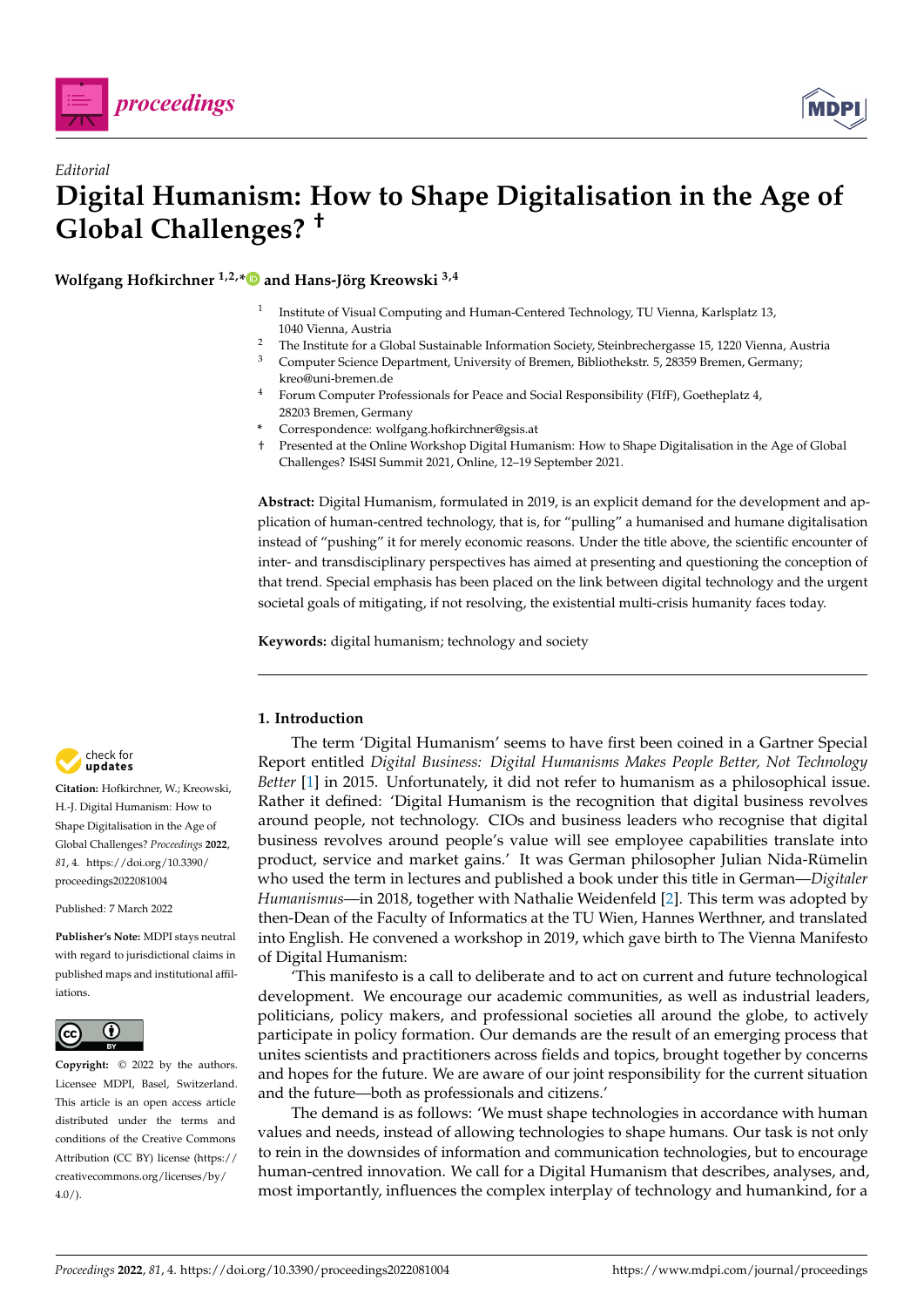better society and life, fully respecting universal human rights.' [\[3\]](#page-4-2) The Manifesto proclaims 11 core principles (see also [\[4\]](#page-4-3)). The City of Vienna has since been active in promoting Digital Humanism by providing funds.

Now that certain advancements in AI and its related fields have evoked a worldwide debate on whether the boundaries of the human and the artificial are blurring, it seems apt to clarify Digital Humanism. 'Is humanism outdated and can it be renounced? Or does it only need an update? And if so, an update in which direction?' [\[5\]](#page-4-4) (see also the edited volume of Hofkirchner and Kreowski on trans- and posthumanism [\[6\]](#page-4-5) and Hofkirchner's essay on the philosophical foundations of Digital Humanism [\[5\]](#page-4-4)).

However, as humanity continues to face global challenges that threaten the continuation of civilisation on Earth and that can be mitigated, if not resolved, only by a concerted action of humanity itself, two further questions are implied: (1) how can humanism respond to the existential risks for humanity and (2) can digital humanism provide technological and social innovations to combat the existential risks for humanity?

The workshop *Digital Humanism: How to shape digitalisation in the age of global challenges?* addressed these questions by focusing on (i) the foundations of Digital Humanism, as well as (ii) the steps towards its implementation—from the design to the use of information and communication technologies (ICTs) for a techno-eco-social transformation that is urgently required to cope with the global challenges.

As an inter- and transdisciplinary attempt, contributions have been accepted that can bridge a variety of disciplines,

- from social and human sciences (including philosophy, cultural sciences, political science, economics, or arts) on the one hand,
- to fields of informatics (including, in particular, AI, robotics, cyber-physical systems, human–machine interaction, or data science) on the other.

The workshop was organised by the IS4SI Special Interest Group (SIG) on *Emergent Systems, Information and Society* and the *Forum Computer Professionals for Peace and Social Responsibility*. The programme committee was composed of international experts from both organisations: Kirsten Bock, Yagmur Denizhan, Helena Knyazeva, Mina Koukou, Robert K. Logan, Yurii Mielkov, José María Díaz Nafría, Rainer Rehak, Britta Schinzel, Tomáš Sigmund and Modestos Stavrakis (Canada, Czech Republic, France, Germany, Greece, Turkey, Russia, Spain, Ukraine). They were in charge of reviews and sessions. Wolfgang Hofkirchner and Hans-Jörg Kreowski were the workshop chairs.

Besides the organisational support of the IS4SI, the workshop was technically supported by the *Bremen Research Cluster for Dynamics in Logistics*.

#### **2. The Framing of the Topic**

The discussion was initiated by keynote speeches of two philosophers, Julian Nida-Rümelin and Rainer E. Zimmermann. A subsequent panel discussion presented arguments in the context of the existential risks that threaten the humanity, and attempted to substantiate the demand for shaping technology.

#### *2.1. Humanism*

The first keynote speaker was **Julian Nida-Rümelin** from Ludwig Maximilian University Munich, and Vice-Chair of the German Ethics Council. He presented his philosophy of *Digital Humanism*. His core concept is the notion of 'authorship', which substantiates the responsible status of the human individual. Other animals, as well as the so-called autonomous e-persons, lack the capacity of authorship. Simulating human behaviour is not the same as authoring a behaviour. Nida-Rümelin's Digital Humanism rejects the trans-humanistic perspective and the animistic perspective alike. He dismisses the idea of homo deus, the human god that creates e-persons as friends, and even eventual enemies. Hans Jonas' [\[7\]](#page-4-6) precautionary principle has to be applied in order to avoid the potential dangers that may be lurking in the AI technologies. (Nida-Rümelin's talk is not available, but the abstract can be found at [\[8\]](#page-4-7).)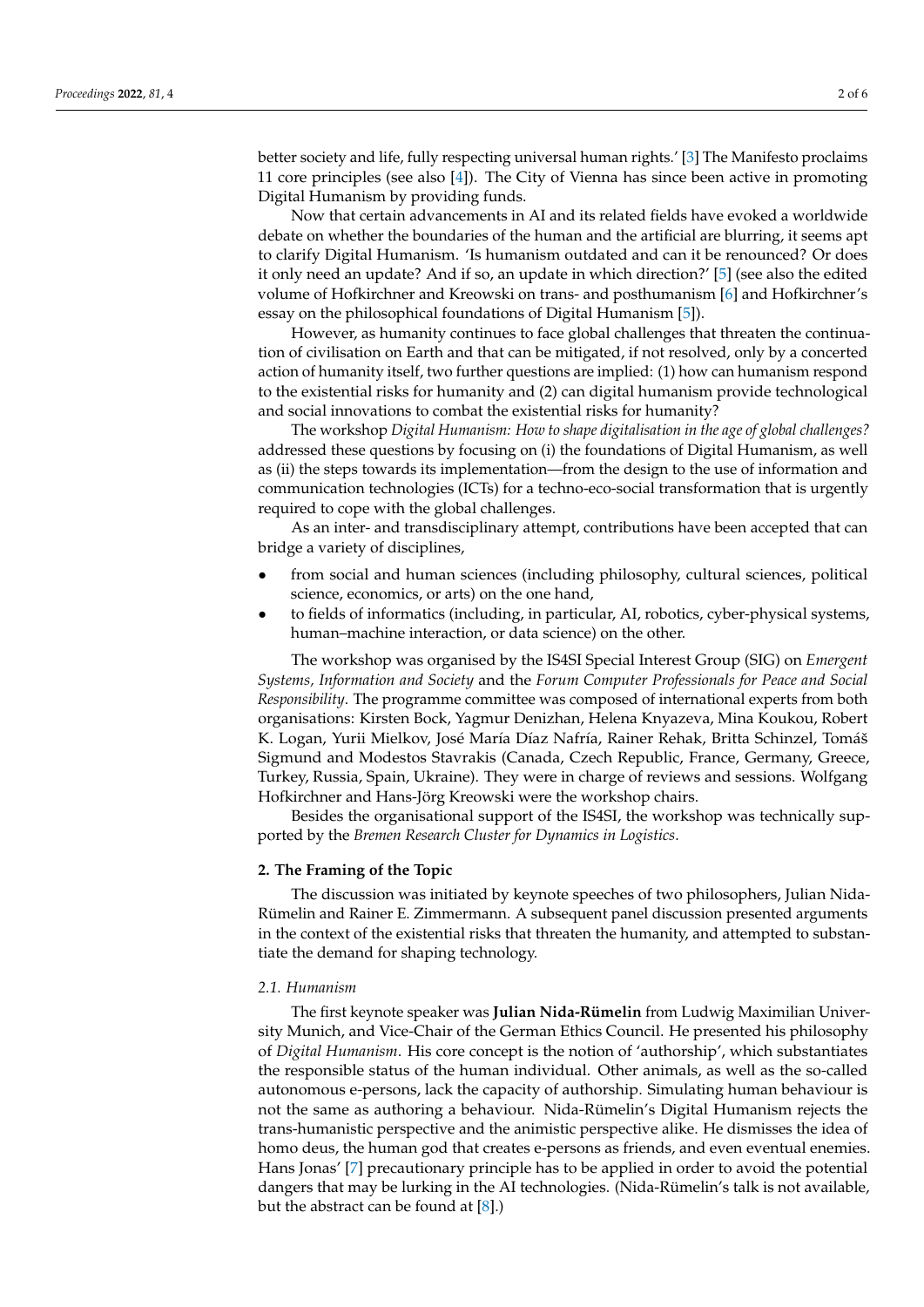The second keynote speaker was **Rainer E. Zimmermann** from the University of Applied Sciences Munich and Clare Hall, UK. He is also a member of SIG Emergent Systems. In his historical overview of *Humanism revisited* he pointed out that classical humanism was confined to the elites who possessed sufficient autonomy and was not applicable to all humankind. He has emphasised that digitalisation still lacks an underlying ethics. (See the abstract [\[9\]](#page-4-8), his talk will be published as full paper in the journal New Explorations.)

#### *2.2. Humanism and Actual Challenges*

Wolfgang Hofkirchner moderated a free discussion alongside **Kirsten Bock** (Unabhängiges Landeszentrum für Datenschutz Schleswig-Holstein, Kiel, Germany), **Yagmur Denizhan** (Bogazici University, Istanbul, Turkey), **José María Díaz Nafría** (Madrid Open University, Spain) and **Rainer Rehak** (Weizenbaum Institute Berlin, Germany) on the general theme of the workshop—*Digital Humanism: How to shape digitalism in the age of global challenges?* The first round considered the question as to whether an "update" of humanism is needed, while the second round was devoted to specific issues related to the design and usage of digital technologies that would support a techno-eco-social transformation of societies. (A record of the session might be publicised.)

# **3. Concretisation of the Topic**

Twenty-four submissions were accepted for presentation, with authors from fifteen countries and five continents. One presentation had to be cancelled. Ten presenters have subsequently submitted their contributions which have been accepted for the proceedings after being peer-reviewed. They are summarised below. All eight sessions have been recorded (the videos can be watched at the Vimeo channel "The Great Bifurcation" [\[10\]](#page-4-9)). All abstracts are available in [\[11\]](#page-4-10).

#### *3.1. Futures of Science and Technology*

The first session was devoted to three subjects: AI, drones and digital games.

### 3.1.1. A World Worth Living—Can Artificial Intelligence Help to Reach the Goal?

**Hans-Jörg Kreowski** discusses the question: "Can AI help to make the world worth living?" He shows that the answer depends on the circumstances. He states that Hans Jonas' imperative of responsibility must be observed by world leaders, as well as scientists and engineers: "Act so that the effects of your action are compatible with the permanence of genuine human life" [\[7\]](#page-4-6).

## 3.1.2. Digital Games—Virtual Worlds—Real Impact

**Sabine Thürmel** from Technische Universität München suggests the use of gamification for exploring future sociotechnical imaginaries. Alternative futures can be visualised that are better tailored to meet the needs of users and stakeholders, in particular, with regard to so-called Smart City environments. (Her video is not available.)

#### *3.2. Education and Development*

The second session comprised presentations on the problems encountered in the German higher education system with regard to the study of "Informatics and Society", on the prospects for sustainable development of science and education, and on the potential of ICTs for development on the basis of a case-study related to the empowering of women in Ethiopia.

Informatics and Society in German Computer Science Bachelor Courses

**Henning Lübbecke** lays emphasis on the fact that Informatics-and-Society courses are absent in the curricula of more than half of German universities and universities of applied science that offer courses in computer science, although the German Informatics Society recommends the inclusion of courses on the elicitation, analysis, and evaluation of conflicts in human values and needs [\[12\]](#page-5-0).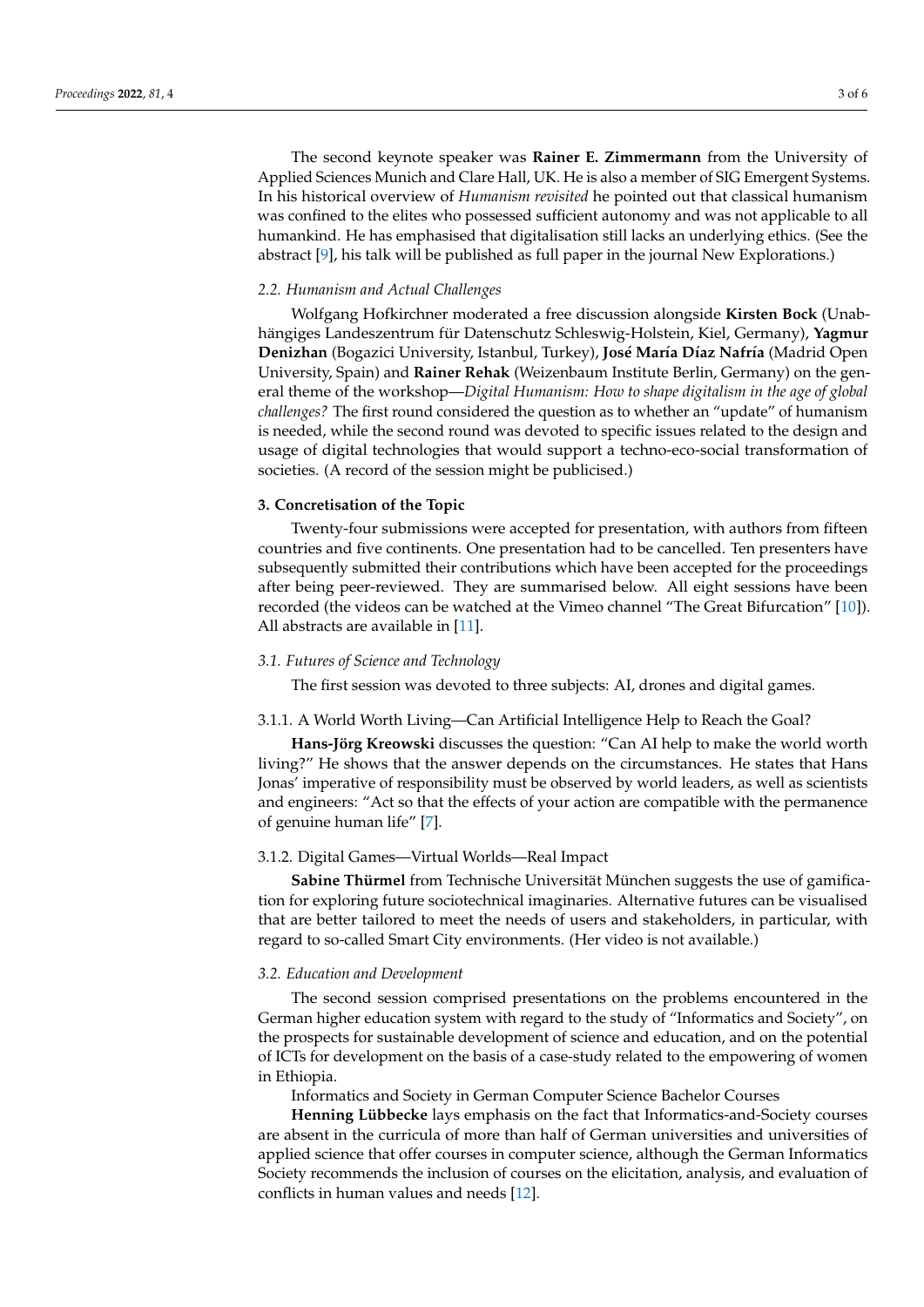#### *3.3. Global Strategies*

Discussions in the third session included social resilience and intergenerational learning, the quest for intergenerational media of understanding in the context of the Chinese Belt and Road Initiative and a social EU, and education and digitalisation from a Global South perspective.

#### *3.4. Evolution of Technology*

The fourth session explored theoretical foundations of technology in the context of self-organised systems and emergent information, even tracing it back to the origin of symbiosis within the world of bacteria.

#### 3.4.1. Hybrid Information Systems: Who Is in Control?

For **Daniel Boyd**, it is inappropriate to consider technologies and their users as two separate entities. Instead, together, they form an integrated sociotechnical system. Thus, informational systems can combine emergent natural/social systems with designed technological components [\[13\]](#page-5-1). He discusses the question of control in such systems.

#### 3.4.2. Info-Autopoiesis and Digitalisation

**Jaime F. Cárdenas-García,** from the University of Maryland—Baltimore County, begins by discussing Bateson's notion of "difference that makes a difference" in the context of living beings and concludes by exploring how digitalisation creates a challenge in our societies with regard to keeping the proliferation and adverse impacts of technology under control, comparing them to the challenges created by nuclear power or fossil fuels.

#### *3.5. Values for Design*

The fifth session explored the philosophical foundation of value-based engineering (the recent IEEE Standard 7000), for which the metaphor of gardening seems apt, with a tool to bridge emotional user experience with a technological assessment that is valuebased, and with a transcultural perspective on AI that promotes a virtue approach for ethical design.

#### *3.6. Design*

The sixth session delved into the issue of design in the context of ICT.

# 3.6.1. Sustainable Interactions as Design Objects That Promote Digital Humanism

**Katerina Malisova** and **Modestos Stavrakis** introduce an advancement of Interaction Design [\[14\]](#page-5-2) towards Sustainable Interaction Design. The latter implies ethical values associated with sustainability and can assist users in feeling part of the solution in humanitarian and ecological crises and empower them to induce changes.

# 3.6.2. Does System-of-Systems Thinking Work for Self-Governance of Digitally Transforming Systems?

**Christian Stary** is convinced that cyber-physical systems will become the core of the sociotechnical systems. Since sociotechnical systems are under steady transformation, the task is to keep humans in—or put them back into—the loop such that they can articulate their interests. For this reason, Stary advocates the development of live copies of physical systems—of digital twins [\[15\]](#page-5-3).

# 3.6.3. Resuming Experiences in Human-Centred Design of Computer-Assisted Knowledge Work Processes

After four decades of human-centred design of software artefacts and computerassisted work processes, the development of adaptive systems and multi-agent-systems has become more and more non-transparent—what is typical of what Heinz von Förster has called "non-trivial machines" because humans cannot predict or explain their behaviour.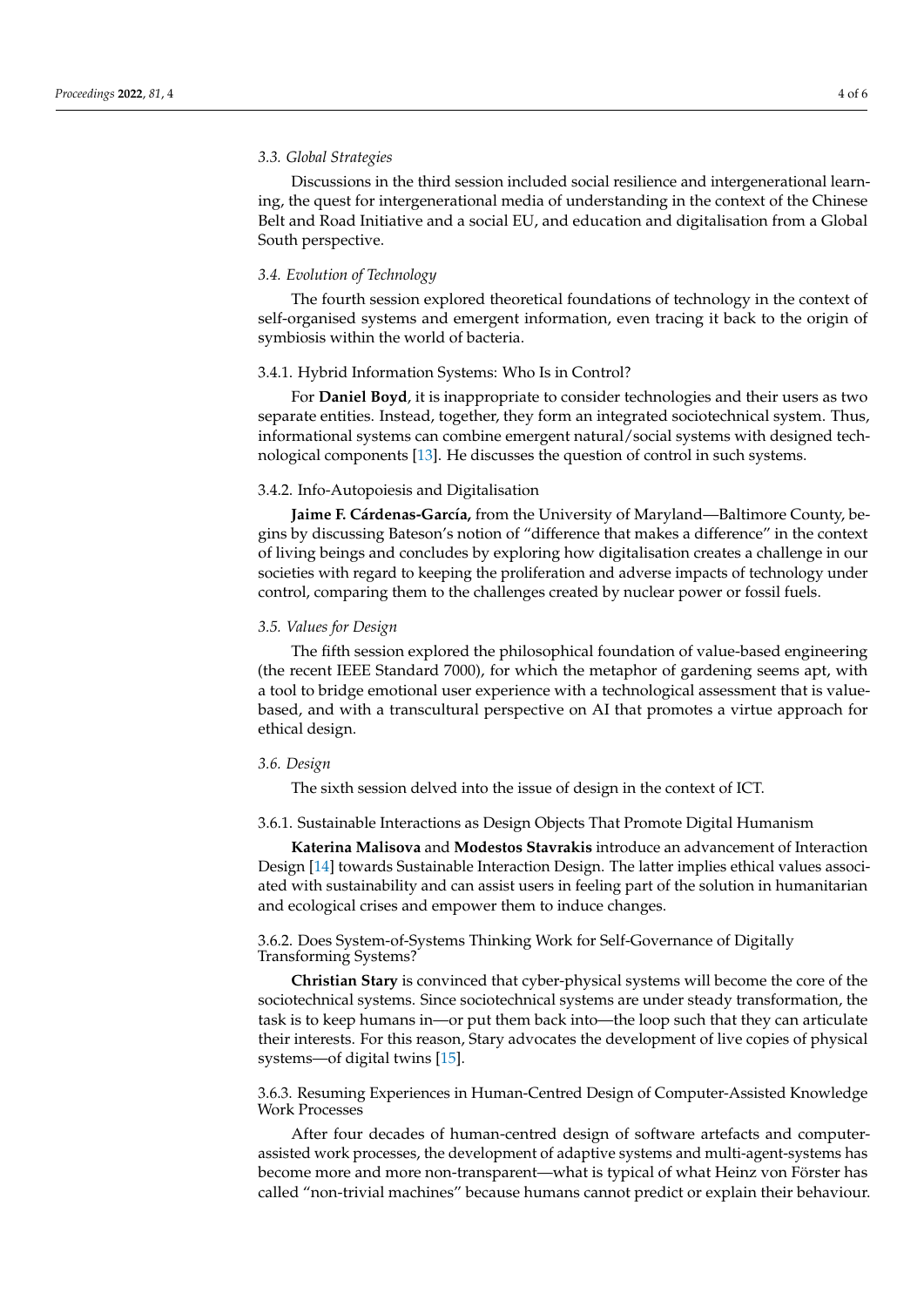Thus, they cause stress in their human operators, argues **Peter Brödner**, who is a longstanding expert in the field [\[16\]](#page-5-4).

## *3.7. Concepts of Digitalisation*

The seventh session collected diverse critical views of digitalisation. One presentation laid emphasis on the development of mathematics, a second one on the global phenomenon of Narcissus Narcosis in a fake news galaxy, and a third one on its relation to the commons. Digital Transformation as a Reconstruction of Knowledge

**Rafal Maciag** from the Jagiellonian University, Krakow, Poland, holds that we owe the origins of digital transformation to an epistemological change in geometry and mathematics in the 19th century, which provided new ways of ontologising the world—computability and of reasoning, with new impacts on social reality.

#### *3.8. Humanism in the Anthropocene*

The last session has provided a wider perspective on the fate of science and democracy, on the temporal experience according to Bernard Stiegler's "epiphylogenesis", and on the state of humanity at the new stage of Anthropocene, which Robert K. Logan considers as a multi-stage process.

Humanism in the Digital Age: Risks and Opportunities for Science and Democracy

**Yurii Mielkov** from the Institute of Higher Education of the National Academy of Educational Sciences of Ukraine, analyses the potential of digitalisation with regard to humanisation and de-humanisation.

## **4. Conclusions**

The inter- and transdisciplinary prospective of the workshop was partially accomplished by allowing for the expression of a rich variety of perspectives on the potential opportunities and challenges of digitalisation, although we are still far from reaching a unified agenda on how to steer the development of digital technologies towards the benefits of humanity in general.

The journal New Explorations will publish a Special Issue with the full papers.

**Conflicts of Interest:** The authors declare no conflict of interest.

## **References**

- <span id="page-4-0"></span>1. Gartner Research. Digital Business: Digital Humanism Makes People Better, Not Technology Better. 22 April 2015. Available online: <https://www.gartner.com/en/documents/3035017/digital-humanism-makes-people-better-not-technology-better> (accessed on 24 January 2022).
- <span id="page-4-1"></span>2. Nida-Rümelin, J.; Weidenfeld, N. *Digitaler Humanismus—Eine Ethik für das Zeitalter der Künstlichen Intelligenz*; Piper Verlag GmbH: München, Germany, 2018.
- <span id="page-4-2"></span>3. Vienna Manifesto on Digital Humanism. Available online: <https://dighum.ec.tuwien.ac.at/dighum-manifesto/> (accessed on 24 January 2022).
- <span id="page-4-3"></span>4. Werthner, H.; Prem, E.; Lee, E.A.; Ghezzi, C. (Eds.) *Perspectives on Digital Humanism*; Springer Nature: Cham, Switzerland, 2022.
- <span id="page-4-4"></span>5. Hofkirchner, W. Digital Humanism: Epistemological, ontological and praxiological foundations. In *AI for Everyone? Critical Perspectives*; Verdegem, P., Ed.; University of Westminster Press: London, UK, 2021; pp. 33–47.
- <span id="page-4-5"></span>6. Transhumanism: The Proper Guide to a Posthuman Condition or a Dangerous Idea? Springer Nature: Cham, Switzerland, 2021. Hofkirchner, W.; Kreowski, H.-J. (Eds.) Springer Nature: Cham, Switzerland, 2021.
- <span id="page-4-6"></span>7. Jonas, H. *The Imperative of Responsibility—In Search of an Ethics for the Technological Age*; Chicago University Press: Chicago, IL, USA, 1984.
- <span id="page-4-7"></span>8. Nida-Rümelin, J. Digital Humanism. Available online: <https://gsis.at/wp-content/uploads/2021/08/keynotenidaruemelin.pdf> (accessed on 24 January 2022).
- <span id="page-4-8"></span>9. Zimmermann, R.E. Humanism Revisited. Available online: [https://gsis.at/wp-content/uploads/2021/08/keynotezimmermann.](https://gsis.at/wp-content/uploads/2021/08/keynotezimmermann.pdf) [pdf](https://gsis.at/wp-content/uploads/2021/08/keynotezimmermann.pdf) (accessed on 24 January 2022).
- <span id="page-4-9"></span>10. The Great Bifurcation. Available online: <https://vimeo.com/channels/thegreatbifurcation> (accessed on 24 January 2022).
- <span id="page-4-10"></span>11. Digital Humanism Workshop Programmed. Available online: [https://gsis.at/2021/08/10/is4si-2021-digital-humanism](https://gsis.at/2021/08/10/is4si-2021-digital-humanism-workshop-programmed/)[workshop-programmed/](https://gsis.at/2021/08/10/is4si-2021-digital-humanism-workshop-programmed/) (accessed on 24 January 2022).